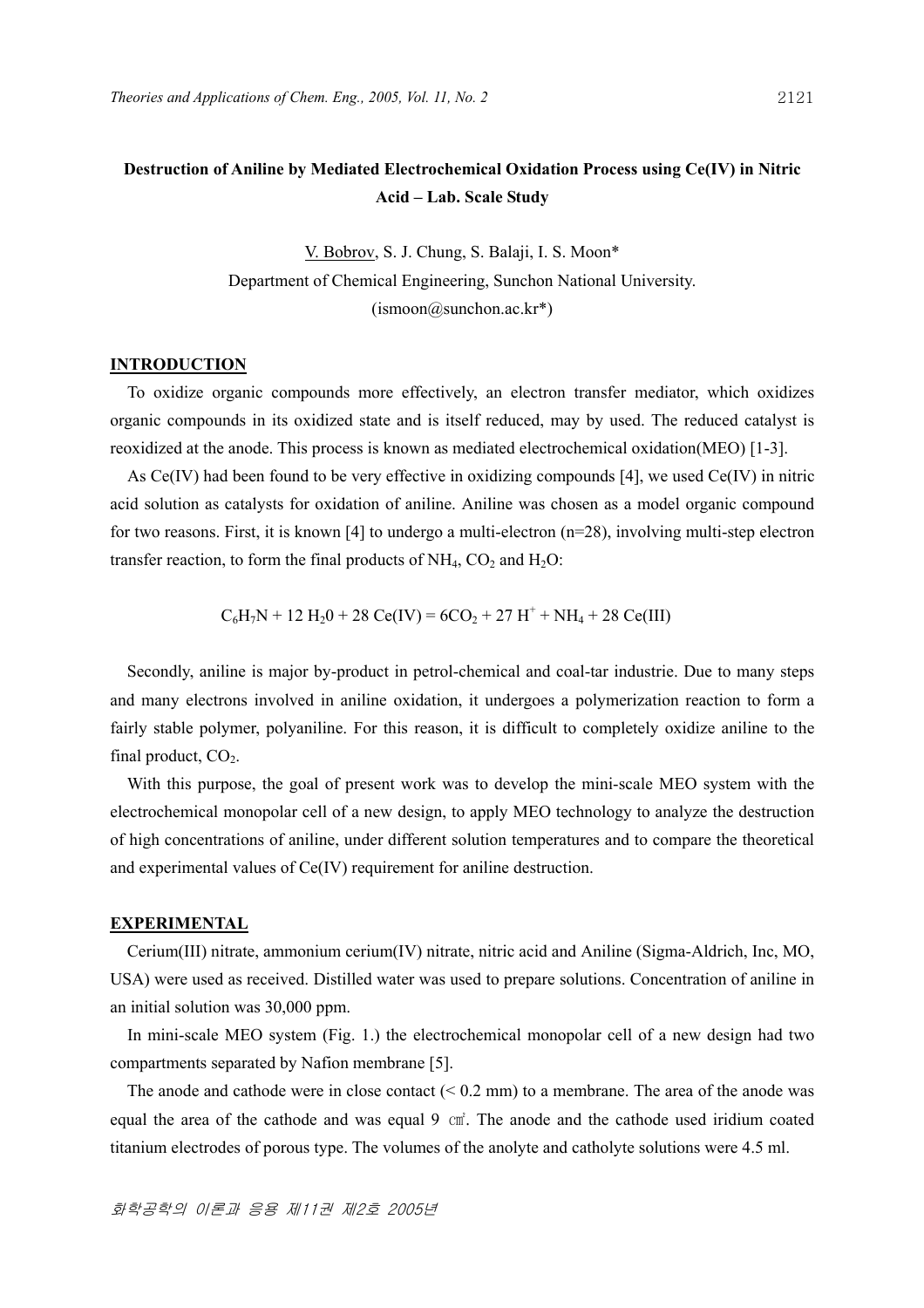

Fig. 1 Schematic diagram of mini-scale MEO system

The anolyte tank volume was of 75 ml. The catholyte tank volume was 200 ml.

The Liquid Phase Reactor had volume of 120 ml. The monopolar cell is nominally operated at an applied current of 6 A. This gives a current density of  $0.66$  A/ $cm<sup>2</sup>$ . The nominal electrolyte concentrations are 1.0 M Ce(IV) in 3.0 M nitric acid for the anolyte and 4.0 M nitric acid for the catholyte. The flow rate of  $N_2$  was measured by mass flow controller (Instruments & Controls, Inc, USA, AFC 2600-PRO). The concentration of Ce(IV) was measured by ORP Electrode (Thermo Electron Corporation, MA, USA).

In the batch-scale experiments the reactor had volume 250 ml. The concentration of the  $CO<sub>2</sub>$  from MEO system was measured by  $CO_2$  analyzer (Environmental Instruments, USA, Anagas CD 95).



#### **RESULTS AND DISCUSSION**

Fig. 2. Evolution of  $CO<sub>2</sub>$  during the degradation Fig. 3. The degradation of 600 ppm aniline of 600 ppm aniline at 90  $\degree$ C. at different temperatures.

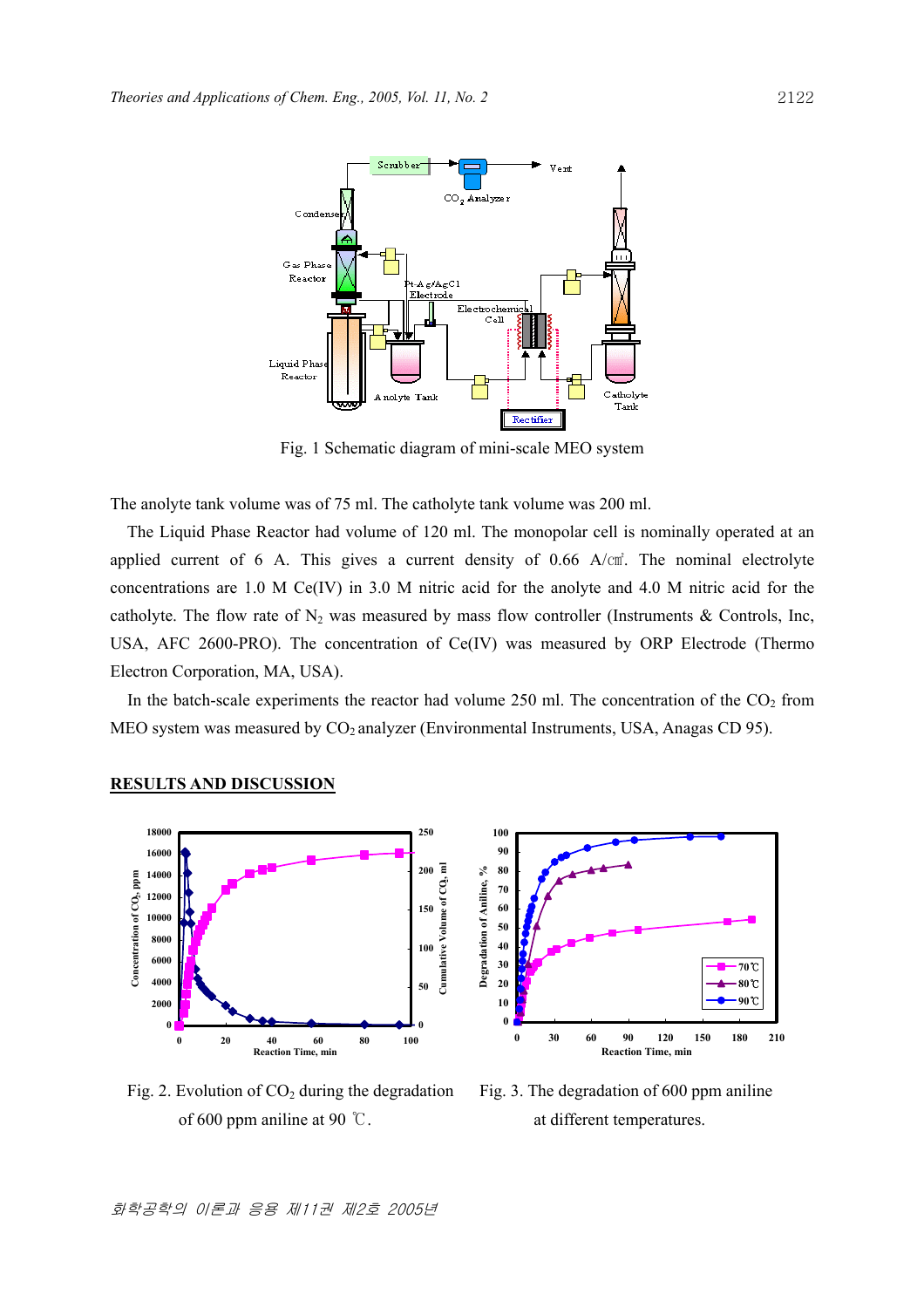

Fig. 4. The degradation of 1200ppm aniline Fig. 5 Redox potential and Ce(IV) concentration



 at different temperatures. under the degradation of 1200 ppm aniline at 90  $\degree$ C.

The evolution of  $CO<sub>2</sub>$  during destruction of aniline in batch-scale experiments is presented in Fig. 2. The theoretical total volume of  $CO<sub>2</sub>$  for complete degradation of 600 ppm aniline can be calculated in 232 ml, but the measured volume of  $CO<sub>2</sub>$  was 227ml.

**1530**

The degradation efficiency of 600 and 1,200 ppm aniline at different temperature is submitted in Fig. 3 and 4 respectively. From the data submitted in Fig. 3 and Fig. 4, it is established that destruction of aniline at temperature of 90 ℃ was more than 90%.

Results of concentration of Ce(IV) from redox potential in anolyte under the degradation of 1200 ppm aniline at 90  $\degree$  are submitted in Fig. 5.

 In order to destruct 1,200 ppm aniline, theoretical concentration of Ce(IV) is required 0.36 M, but 0.32 M Ce(IV) was consumed and 93 % of aniline was destructed within 220 min.

## **CONCLUSION**

 The destruction of aniline by mediated electrochemical oxidation process with Ce(IV) was very effective. It is established that destruction of aniline at 90 °C was found to be more than 90%.

 The results obtained from the redox potential and moles of Ce(IV), testify in favor of the mechanism of destruction of aniline with multi-electron coefficient n=28 ( $[Ce(IV)]/[Aniline] = 28$ ).

 Studies destruction of aniline by mediated electrochemical oxidation process with Ce(IV) in flow liquid reactor are under way in this laboratory.

**1**